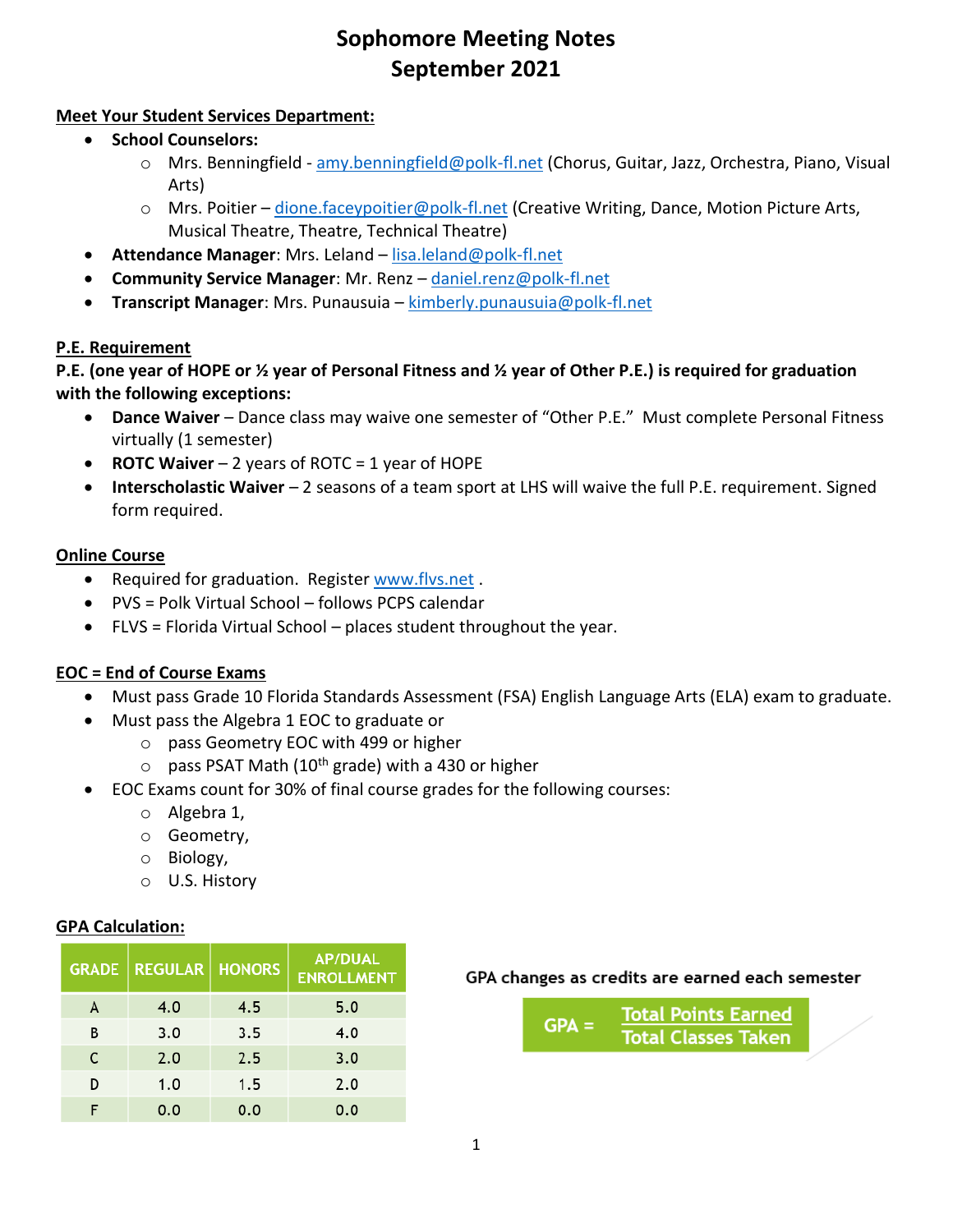# **Sophomore Meeting Notes September 2021**

### **Grade Promotion Requirements**

- To move from 9<sup>th</sup> grade to 10<sup>th</sup> grade complete 5 credits and one year of high school
- To move from  $10^{th}$  to  $11^{th}$  grade complete 11 credits and two years of high school
- To move from  $11<sup>th</sup>$  to  $12<sup>th</sup>$  grade complete 17 credits and three years of high school
- To graduate from Harrison with a Harrison diploma earn 28 credits, 7 credits each year for 4 years. Must pass ALL Harrison department courses

#### **Report Cards**

- **Interims**  distributed half-way through the nine weeks grading period (quarter)
- **Report Cards** show your grades for the 9-week period (quarter). There are four 9-week periods (quarters) each school year.
- **Semester Grades**
	- $\circ$  semester 1 grade is average of your first and second 9-week grade (quarters 1 & 2)
	- o semester 2 grade is average of your third and fourth 9-week grade (quarters 3 & 4)
	- $\circ$  Semester grades post to your transcript and are calculated into your GPA.
	- o Your GPA will change each **semester**.

#### **Additional Harrison Requirements:**

- Maintain a weighted 2.3 GPA. Students with GPAs below a 2.3 GPA are placed on academic probation.
- Must complete 10 arts-based credits in your department to graduate with the Harrison diploma.
- Recommend taking appropriate but rigorous courses for university admission
- Strongly recommend taking at least 2 years of world language which is required for university admission and Bright Futures Scholarship

#### **Dual Enrollment**

- Must have 6 core credits to be approved
- Must have 3.0 UNWEIGHTED GPA
- Recommend completing English 2, Algebra 2, Biology and Chemistry before pursuing dual enrollment English, Math or Science Courses.
- Take up to three dual enrollment classes per semester in addition to Harrison and LHS classes
- Full-time early admission is not available for Harrison students

#### **Bright Futures**

- Florida Academic Scholar (FAS): GPA 3.5, ACT 29 OR SAT 1330, 100 Community Service Hours
- Florida Medallion Scholar (FMS): GPA 3.0, ACT 25 OR SAT 1210, 75 Community Service Hours

#### **Study Skills and Organization**

- **Study Skills** Write down your assignments and take notes in class. Summarize what you have learned in class each day. Talk out loud about what you have learned. Think about what you have learned and try to apply it to prior learning and life experiences. Review the notes you took daily. Make flash cards to help recall lessons learned.
- **Organization** Study for test first and then tackle most challenging homework. Use agenda and binders. Do all assignments! Don't wait until the last minute. Check over your work. Pay very careful attention to directions.